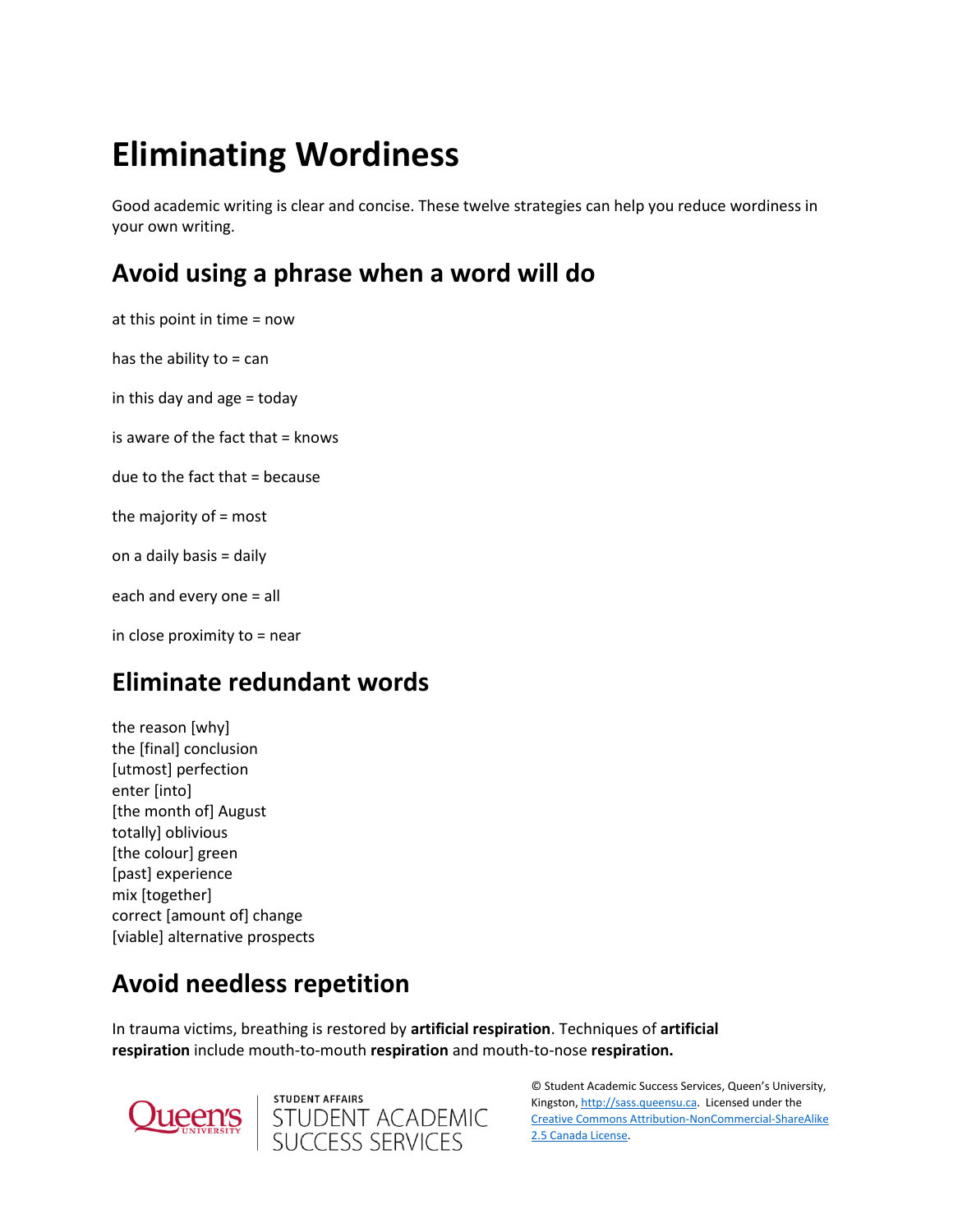In trauma victims, breathing is restored by artificial respiration, either mouth-to-mouth or mouth-tonose.

# **Drop most "there is" and "there are" sentence openers**

Dropping these openers places key words at the end of the sentence where they are best emphasized:

✘ There are serious consequences in failing to yield right of way.

✓ Failing to yield right of way can have serious consequences.

#### **Avoid some "it" sentence openers**

X It gives me great pleasure to introduce our speaker.

✓ I am pleased to introduce our speaker.

## **Delete needless "to be" constructions**

Forms of the verb "to be" (is, was, are, etc.) often add clutter without adding meaning: I find some of his stories [to be] amusing.

#### **Avoid weak, wordy verbs**

is in conflict with = conflicts

make an assumption = assume

come to a conclusion = conclude

take action = act

make a decision = decide

come to the realization = realize

# **Eliminate needless prepositions**

✘ Some members of the committee made these recommendations.

✓ Some committee members made these recommendations.

X A man by the name of Godot is waiting for you.





© Student Academic Success Services, Queen's University, Kingston[, http://sass.queensu.ca.](http://sass.queensu.ca/) Licensed under the [Creative Commons Attribution-NonCommercial-ShareAlike](http://creativecommons.org/licenses/by-nc-sa/2.5/ca/)  [2.5 Canada License.](http://creativecommons.org/licenses/by-nc-sa/2.5/ca/)